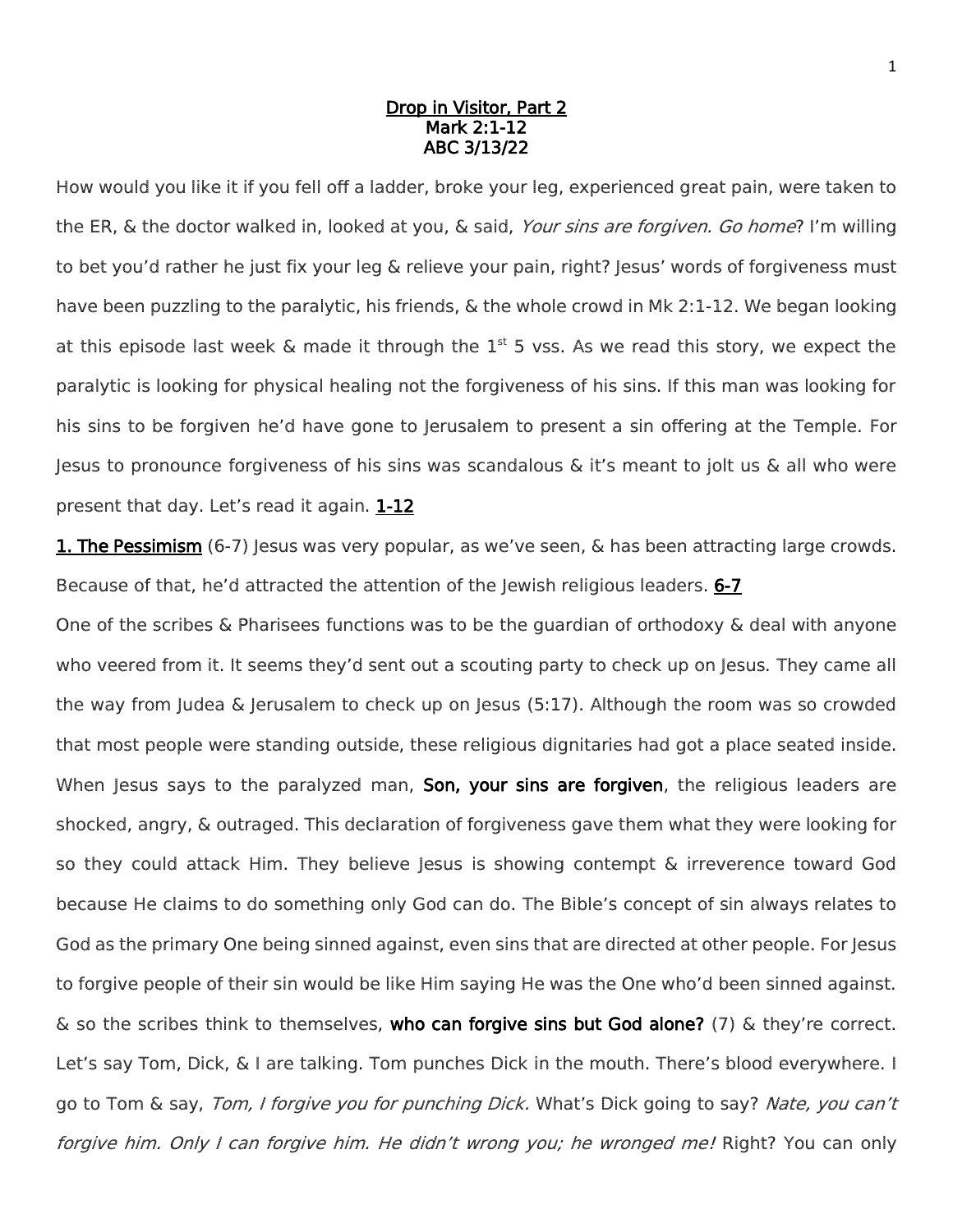forgive a sin if it's against you. That's why, when Jesus looks at the man on the mat & says, Your sins are forgiven, He's clearly assuming the status of God for Himself. Forgiveness of sins is the exclusive right of God because every sin, even sins committed against one's neighbor, is ultimately against God.<sup>1</sup> That's why in David's adultery with Bathsheba & his murder of Uriah, he confesses to God, **Against You, You only, I have sinned** (Ps 51:4). By forgiving this man, Jesus is claiming to be God incarnate & was doing only what God Himself can do. The religious leaders realize He isn't just claiming to be a miracle worker, He's claiming to be Yahweh & they're furious about it. Every scribe knew the thinking of Judaism that said that no man, not even the Messiah, would have the authority to ultimately forgive people's sins. According to them, the Messiah would exterminate the godless in Israel, crush demonic power, & protect His people from the reign of sin, but the forgiveness of sins was never attributed to him.<sup>2</sup> That was the prerogative of God alone. For anyone but God to claim to forgive sin was blasphemy. Since, in their opinion, Jesus wasn't & couldn't be God, He was blaspheming. If they were right about who Jesus was, their reasoning was flawless. Their error was in not recognizing who Jesus really was, the Son of God who has authority to forgive sins.<sup>3</sup> They understood that Jesus was claiming divinity. That's why they're so angry. Notice the phrase this man (7). That's a contemptuous response. They're expressing their disdain for Him & His words. Their major premise is that only God can forgive sins. Their minor premise is that this man claims to forgive sins. Therefore, Jesus is claiming to be God, which is blasphemy. Blasphemy was the most atrocious crime in Jewish culture. It was so serious it could bring the death penalty (Lv 24:16). The Jews defined 3 levels of blasphemy: 1) A person blasphemed God by speaking evil of His law, like they accused Stephen of at his stoning (Acts 6-7). 2) One blasphemed by slandering, speaking evil of, or cursing God (Ex 20:7). 3) One blasphemed when they assumed the rights  $\&$ privileges of God & acted as if they were actually God. It was this form of blasphemy that they charged Jesus with committing (Jn 5:18; 8:58-59; 10:33) & they'd use these same accusations to justify His murder (Jn 19:7). Vs 7 ends with the truthful phrase, who can forgive sins but God alone?

 $\overline{\phantom{a}}$ 

<sup>1</sup> James R. Edwards, *The Gospel according to Mark*, The Pillar New Testament Commentary, p 78

<sup>2</sup> William L. Lane, *The Gospel of Mark*, The New International Commentary on the New Testament, p 95

<sup>3</sup> Walter W. Wessel, "Mark," in *The Expositor's Bible Commentary: Matthew, Mark, Luke*, ed. Frank E. Gaebelein, vol. 8, p 633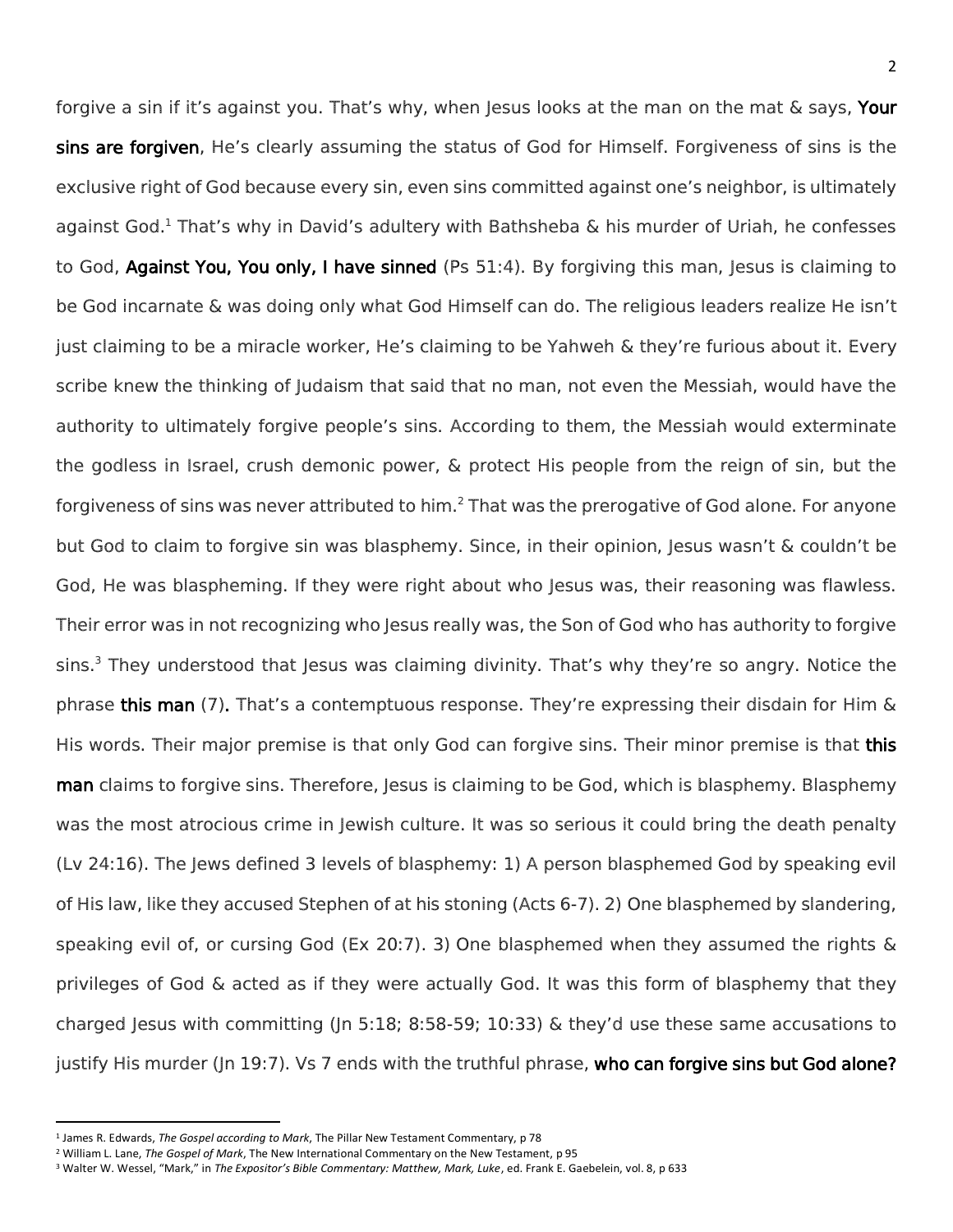They were right. Ultimate forgiveness, the elimination of sin, must come from God. All sin is a rejection of His law so all sin is against Him. Therefore, only God can forgive sins. But their accusation of blasphemy wrongly assumed that Jesus was just a man, not God incarnate. By claiming authority to forgive sins, Jesus was either God or a blasphemer. There's no middle ground. Jesus couldn't have been a good man, a true prophet, or a great teacher if He were a blasphemer of God. But these hard-hearted legalists couldn't conceive that Jesus was actually God. Think of it: Here was God present with them & they missed it. In fact, they saw no need for forgiveness because they thought themselves to be righteous. They resented Jesus offering forgiveness, not only because they didn't believe He was God, but also because they considered it unjust for a person to be forgiven simply by asking for it instead of by earning it, as they thought they had done. The 2 great barriers to salvation have always been the refusal to recognize the need for it & the belief that it can be earned or deserved. The leaders' hearts were so hardened against Jesus, that every miraculous evidence of His divinity & messiah-ship drove them to deeper unbelief rather than to repentance. The atmosphere inside this house filled with people, proud leaders, & the paralytic is now hostile, & Jesus knows it. How does Jesus respond to their thoughts?

## 2. The Perception 8-9

They didn't speak but it was as if they had a cartoon speech bubble above their heads & Jesus could read their thoughts. There are no secrets with Him. Jn 2:25 tells us, Jesus **did not need anyone** to testify concerning man, for He Himself knew what was in man. Although the Scribes held their tongues here, they couldn't hide their hearts because the One who could read hearts was present. Vs 8 says, Jesus, aware in His spirit, meaning He instantly, internally detected their hostile reaction. He didn't need visible or audible evidence, but inwardly & intuitively He knew their reasonings. He counters their unspoken heart question with one of His own: Why are you reasoning about these things in your hearts? (8). They probably thought Jesus would merely heal this paralytic dropped in His lap. But He pronounces forgiveness, which rocks them & feeds their bias against Him. I love the fact that we only know what the scribes are thinking because Jesus omnisciently revealed to us what their thoughts were. Matthew's account adds that the leaders were thinking evil in their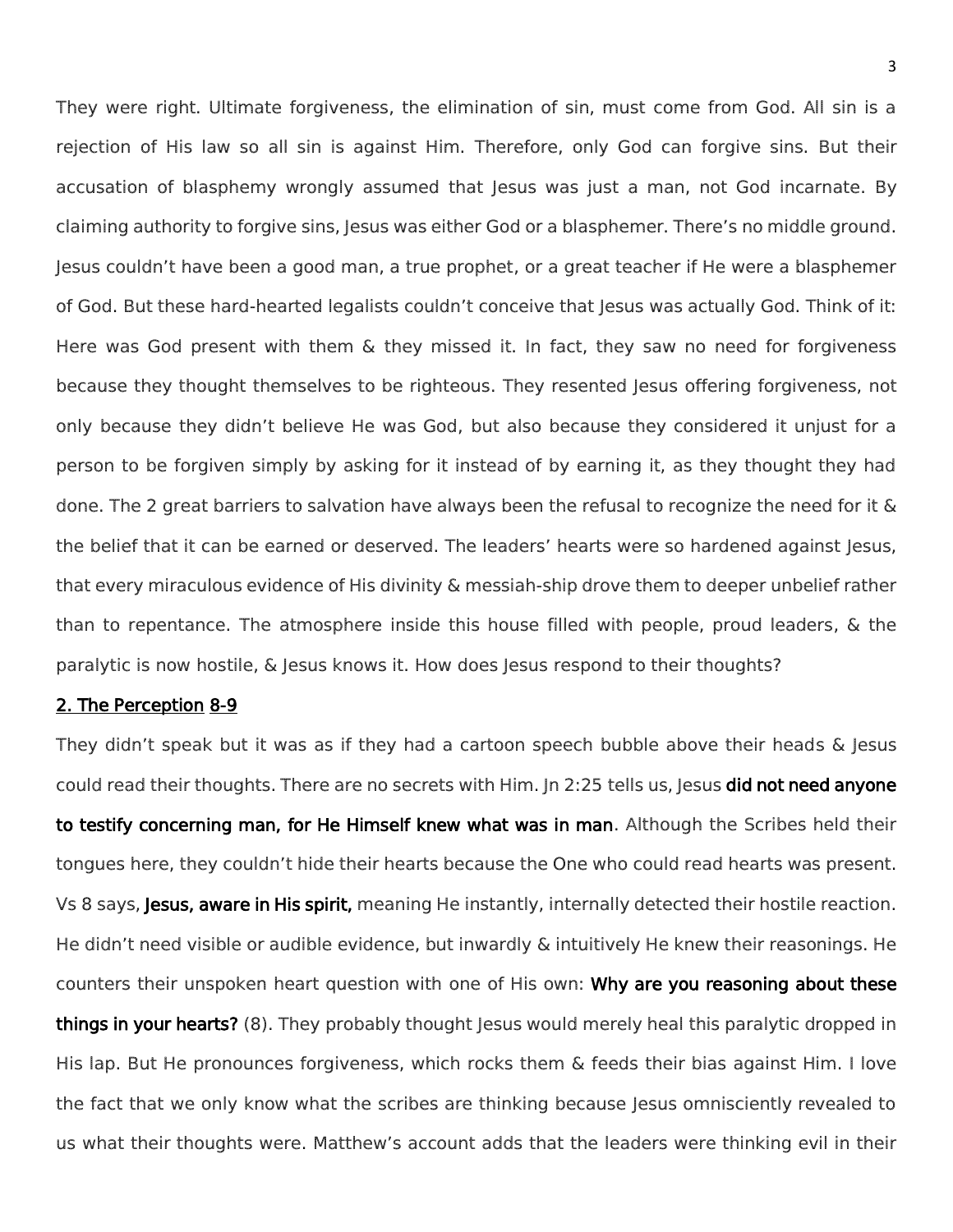hearts. An evil heart is a heart that plots against God. They're wanting to condemn & find fault with Jesus. These leaders weren't holy men but harsh & hateful men. Yet with great patience, Jesus poses a question meant to lead them to the right conclusion in vs 9. But notice Jesus didn't argue against their basic theological premise, that only God can forgive sins. Rather, He affirmed that truth. Jesus knew they were accusing Him of the blasphemy of claiming equality with God. That was His whole point. His claim to be able to forgive sins was nothing less than a claim that He was God.<sup>4</sup> The question Jesus then asks them, Which is easier, to say to the paralytic, 'Your sins are forgiven,' or to say, 'Get up, take up your pallet, & walk'? (9) has been puzzled over for 2,000 years. At 1<sup>st</sup> glance, Jesus seems to be saying, *Anybody can say, 'Your sins are forgiven,' but not* everybody can heal. To show you that I'm the Lord with authority to forgive sins, I will heal this *man.* The apparent implication is it's a lot harder to heal somebody than to forgive somebody. But this is a profoundly puzzling question because it has more than one answer. Jesus is also saying: My friends, it's going to be infinitely harder to bring about the forgiveness of sins than you can imagine. I'm not just a miracle worker; I'm the Savior. Any miracle worker can say, 'Take up your mat & walk,' but only the Savior of the world can say to a human being, 'All your sins are forgiven.' From our perspective, it seems the easier of the 2 options would've been to say, Your sins are forgiven, because no one could verify whether sins were forgiven or not. But if He said, get up, pick up your pallet  $\&$  go home (11), He'd put Himself on the spot  $\&$  people would know immediately whether or not He had the power to heal. However, I don't think Jesus thought it was easier to say, Your sins are forgiven. In that culture, in the presence of His enemies, it would have been far easier for Jesus to say, Get up & walk. Jesus knew if He said, Your sins are forgiven, He was throwing down the gauntlet, because He was claiming divinity. Jesus certainly wasn't taking the easy way out. If He not only heals this man but forgives his sins as well, He's taking a decisive & irreversible step down the path to His death. Jesus wasn't taking the easy way out.<sup>5</sup> With His question, Jesus proves He is God in their midst. Which is easier, to say to the paralytic, "Your sins are forgiven"; or to say,

 $\overline{\phantom{a}}$ 

<sup>4</sup> John MacArthur, *Mark 1–8*, MacArthur New Testament Commentary, p 105

<sup>5</sup> R. C. Sproul, *Mark*, First Edition, St. &rew's Expositional Commentary, p 40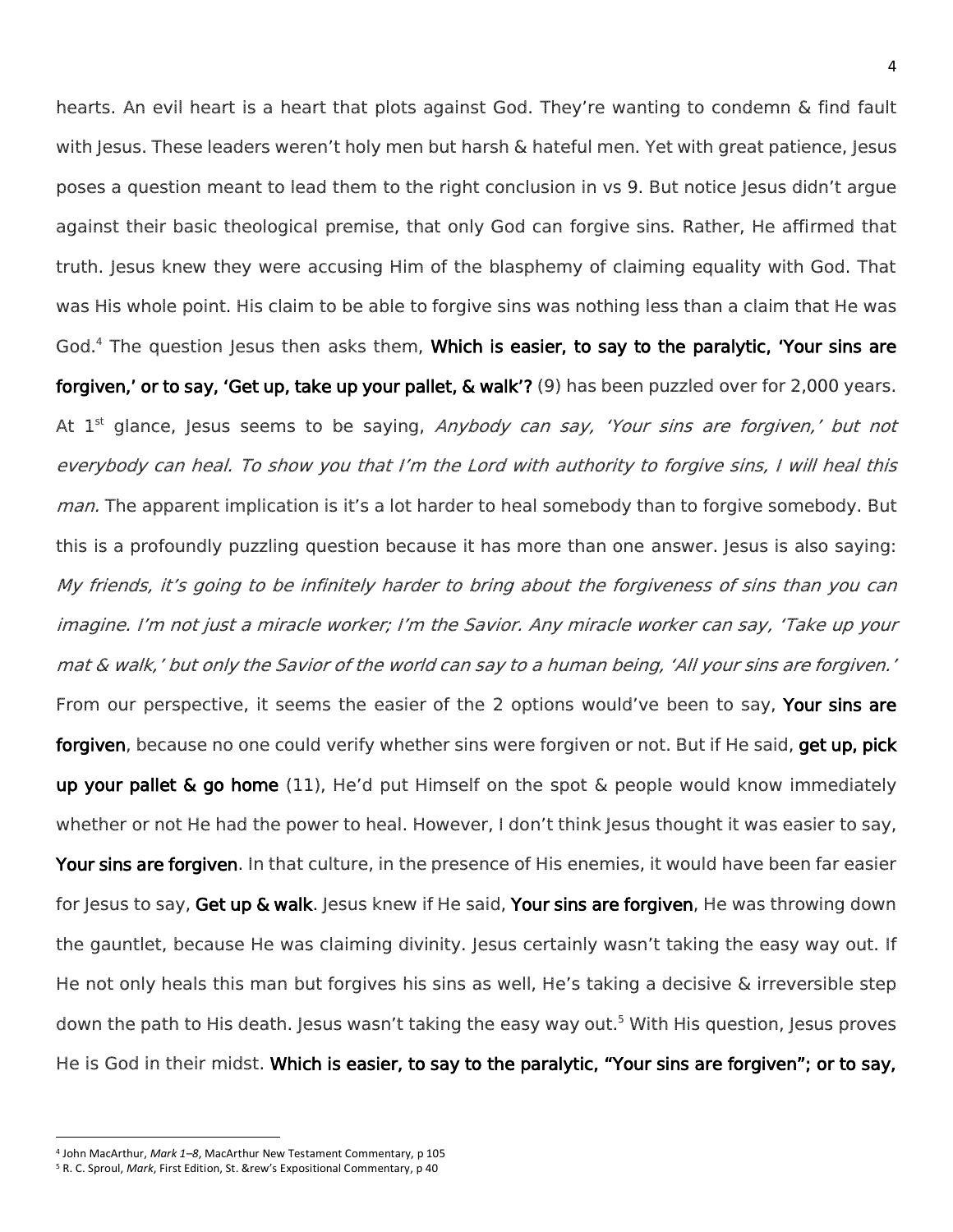"Get up, & pick up your pallet & walk"? (9). There are 2 major punches going on here.  $1^{st}$ , Jesus says, If I can deal with the consequences & symptoms of sin, like paralysis, then I can forgive sins as well. The religious leaders had seen irrefutable evidence of Jesus's power to heal disease. Sin & disease are inseparable, just as sin & demons, sin & death, sin & disaster, & sin & the devil are inseparable. The One who brings God's rule, the Messiah, will have to be able to deal with sin or else He couldn't deal with the consequences of sin found in disease, death, demons, & disaster. & the One who can deal with the consequences of sin can certainly deal with sin itself, which He does on the cross. Why don't the religious leaders answer the question of vs 9? Because the answer was obvious. Both healing & forgiveness of sins are impossible for men but both are equally possible for God. The point is, no one but God can heal disease with a word & no one but God could forgive sins with a word. Jesus can do both with divine ease. & since Jesus can do both, He is God. The 2<sup>nd</sup> major punch is that Jesus declares that saying something is easier than doing it. You've probably said something like, Put up or shut up. Show me the money. Put your money where your mouth is. Fish or cut bait. Notice in vs 9 the phrase, to say, is listed twice & it carries some emphasis. Which is easier, to say to the paralytic, "Your sins are forgiven"; or to say, "Get up, & pick up your pallet & walk"? Jesus is reminding the religious leaders, the crowd, the men on the roof, & the paralytic on the floor, that saying something is easier than doing it. It's much easier to make a claim that can't be verified than to make one that can be. The religious leaders had no visible way to verify the paralytic's forgiveness but they were about to receive abundant evidence of his healing, which would force the conclusion that Jesus actually could & did forgive sins. I believe Jesus purposely waited to heal the man until after He declared His authority to forgive sins. Disease & disability are consequences of living in a fallen world, meaning that sin's effects are the root cause of all sickness & suffering. By healing the paralyzed man, in demonstration of His power over sin's effects, Jesus proved His authority over sin itself.

**3. The Proclamation** The credibility of Jesus's entire ministry & message rests on the outcome of the commands He gives the paralytic. 10-11

Jesus states very clearly the reason for this miracle. Vs 10 begins with so that, a purpose statement.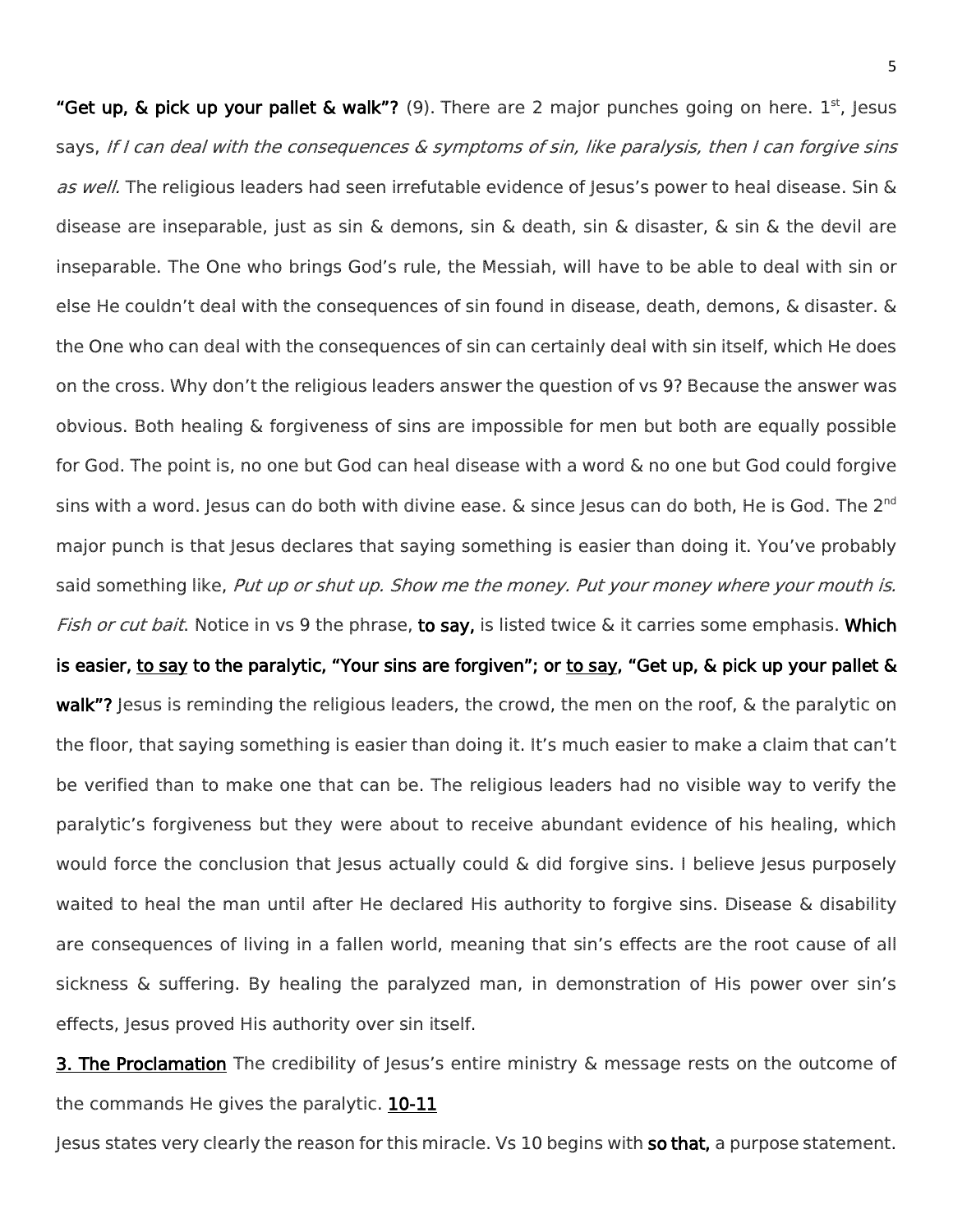Here is my purpose, Jesus says. I will prove to you who I am, & that I can & do forgive sins. I'm doing this, not only to prove I have the ability but that I also have the right to do so as God Himself. In order to prove I have the authority to forgive sin you can't see I will do what only God can do & command a man to be healed with just a word, so you can see.

Jesus declares He presently, continually, & factually has the authority to forgive sins. That means Jesus has the capability & right to send away sins, erase our debt, & make us right with God. Think with me: Only God can forgive sins. God is in heaven, but God is also on earth in the person of Jesus. So Jesus can forgive sins on earth. How does this happen? Because Jesus is the Son of Man. Vs 10 says, so that you may know that the Son of Man has authority on earth to forgive sins. The words **authority on earth** are interesting. I think they can be taken 2 ways. 1<sup>st</sup>, Jesus is saying He had the power & right, while on earth, to forgive sins. He proved this several times as He forgave those who came to Him. Aren't you glad He has that power? If you need forgiveness today, you can come to Him & find the complete forgiveness you need (Jn 6:37; Col 2:13).  $2^{nd}$ , Jesus is saying that the place to receive forgiveness is here on earth. It will be too late to be forgiven when this life is over. If you expect to meet Jesus or St Peter at heaven's gate & have them weigh your good deeds against your bad ones & let you into Heaven that way, you're going to be eternally disappointed. If you need to be saved from your sins, if you need forgiveness (& you do), the time to come to Jesus is now. Jesus wanted to show that He, the Son of Man, had the authority to forgive sins. Jesus used the title **Son of Man** often because it was a Messianic title free from political  $\&$ nationalistic sentiment. Jesus could have referred to Himself as *King* or *Christ*, but those titles, in the ears of His audience, sounded like the One who will defeat the Romans. Son of Man was His favorite designation of Himself. Thousands of pages & buckets of ink have been used to describe what the phrase, Son of Man, means. Briefly, Jesus is called both the Son of God & the Son of Man in the NT. Mark has already introduced Him as the **Son of God**  $(1:1)$ . Here, Jesus introduced Himself as the Son of Man. The most frequent title for Jesus in the NT is Christ. The 2<sup>nd</sup> is Lord. #3 is Son of Man. However, it's far & away Jesus' favorite self-designation. Son of Man occurs more than 80x in the NT,  $\&$  in every case except 2, Jesus used the title of Himself. Who is the Son of Man? Daniel describes the appearance  $\&$  character of the Son of Man as a heavenly being appointed by the Ancient of Days (7:9), God the Father, to be the Lord of the earth & to receive the kingdom forever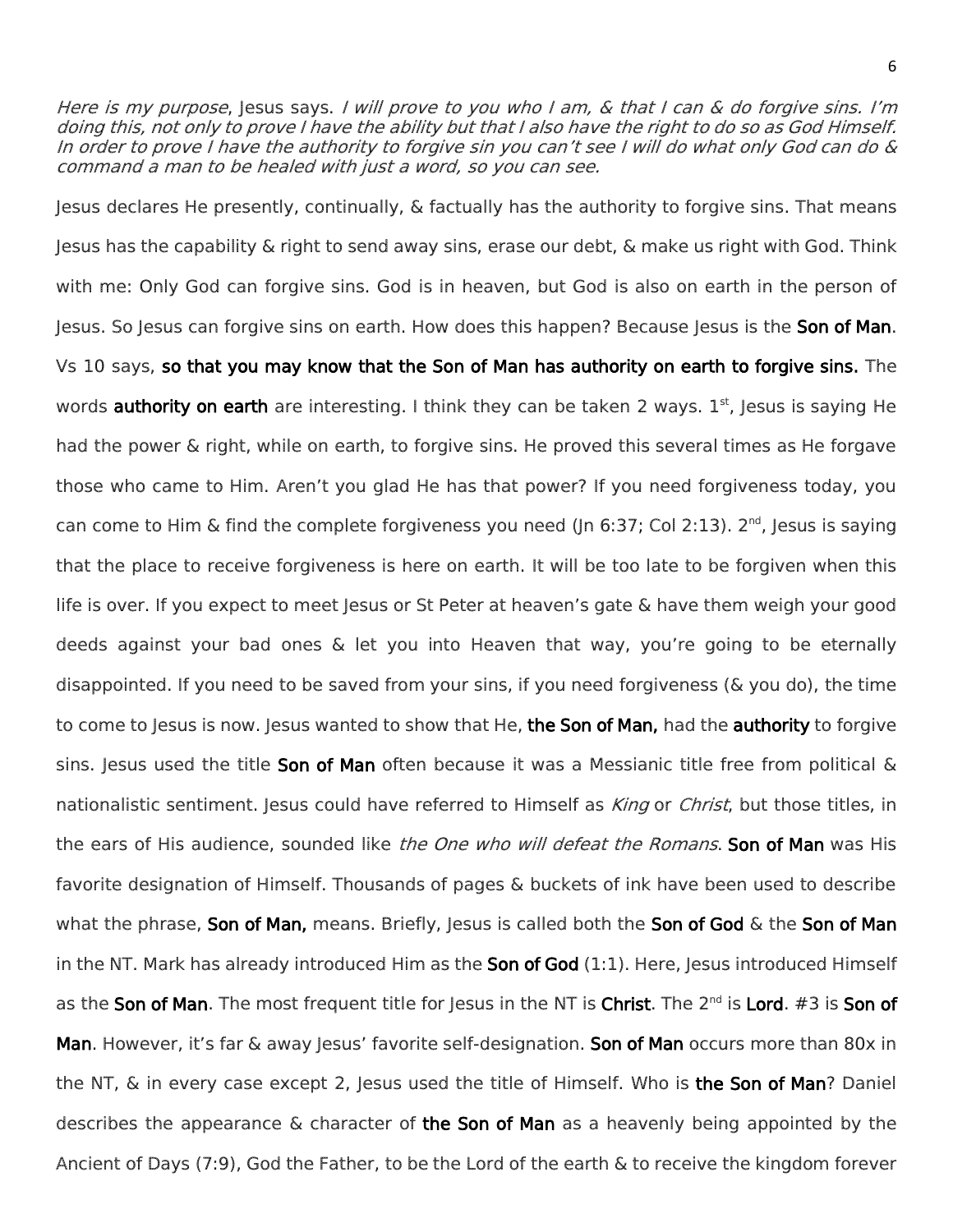(13–14). The Son of Man, having descended from heaven, returns there  $\&$  is enthroned in glory. When Jesus called Himself the Son of Man, He was saying: *I've descended from heaven. I'm not* from this earth. This title is filled with theological significance concerning Jesus' deity & office as Messiah. That's why Jesus used it here; He wanted to show His divine authority to forgive sin. Son of Man is also the title describing Christ's humiliation. It describes God being born as a Baby, growing in obscurity, ministering as a Man, then offering Himself in the place of sinful mankind, paying the price as a Man for our sins upon the cross. Jesus is the Son of Man, the ultimate Man, the perfect Man who would die for mankind. The Son of Man is God's representative on earth. & it's this God/Man, Jesus, who can forgive sin on earth because He is the One who accomplishes salvation from sin by dying on the cross for the sins of His people. Our ultimate need, the paralytic's ultimate need, isn't to be rid of our problems but to be reconciled to our Maker. & this is what Jesus has come to do. If sin is ultimately the root of all our suffering, then what we need most is for Someone to solve that problem. We need someone with power & authority, not just over disease & demons but over sin & death. & Jesus is making it clear that He is that Person. The scribes were right, only God can forgive sins. Yet what they failed to see was that God, in human flesh, was standing in front of them. This is the good news of the gospel that God hasn't left sinners alone in a world of sin & suffering. God Himself has come to us. He's lived the life we cannot live, a life of perfect, sinless obedience to the Father. & then, though He had no sin for which to die, He chose to die on a cross for our sins as our Substitute. Jesus died for our sins. The good news keeps getting better because Jesus didn't stay dead. He rose from the grave in victory over sin & death. & He offers reconciliation to God for anyone, anywhere who repents & believes in Him. This is the gospel. Unfortunately, there are many places where a false gospel is proclaimed. They say if you believe in Jesus, you'll be healed of all your diseases; that if you trust in Jesus, you'll be free of sicknesses today. That is not the gospel. The gospel is much better news than that.<sup>6</sup> & by the authority of God who was born Man, Jesus speaks to the paralytic, I say to you... He doesn't wave His arms, shout, hit the man's forehead, scream, pray, dance, name or claim, or burn incense. He merely speaks.

 $\overline{a}$ 

<sup>6</sup> David Platt, *Paralysis & Forgiveness,* www.thegospelcoalition.org/conference\_media/paralysis-and-forgiveness/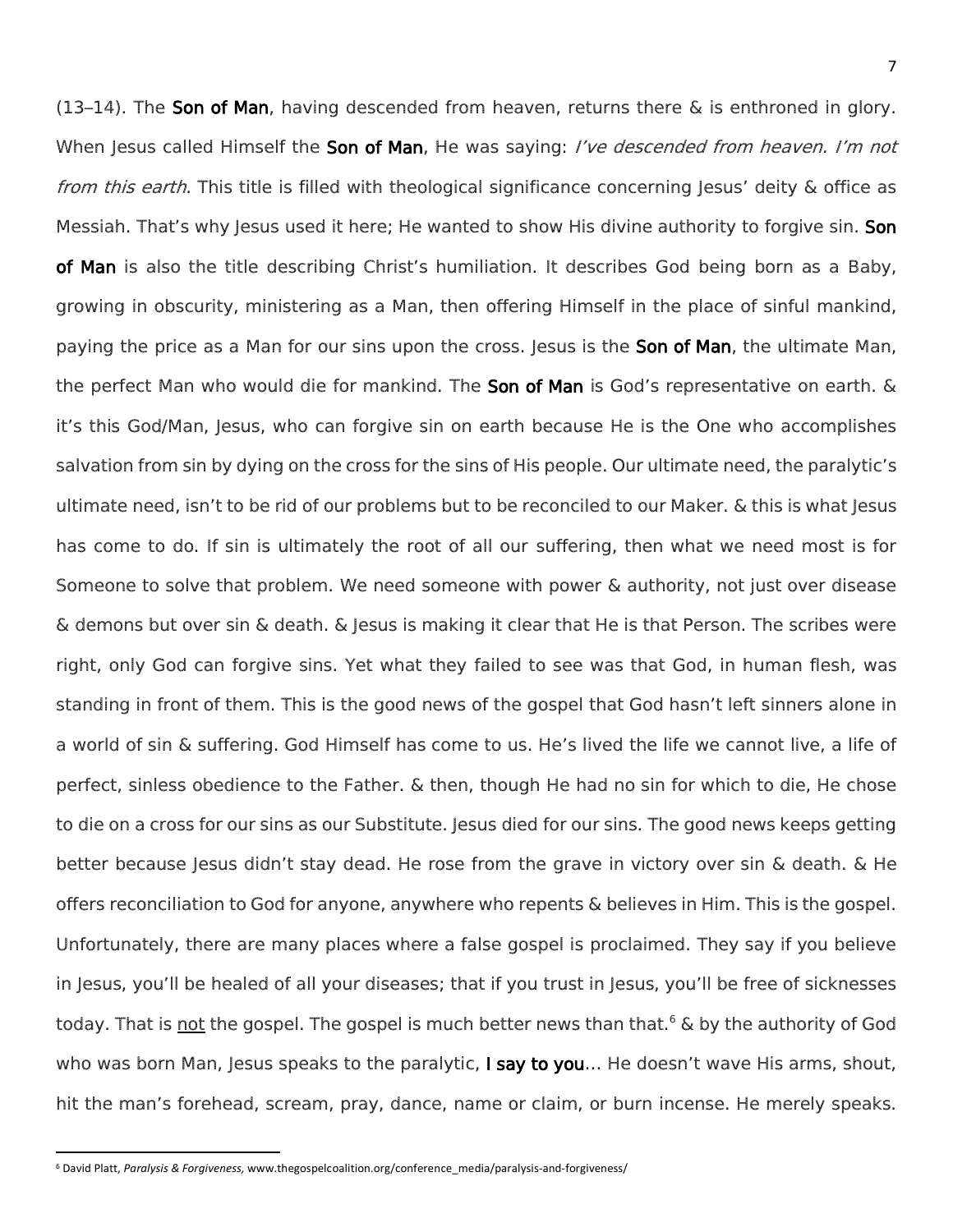In front of everyone, to the crowded house full of people & those pressing in from outside, to the proud religious elites who'd come to entrap Him, to the 4 men peering down through the roof, Jesus gives the paralytic 3 simple commands. I say to you, get up, pick up your pallet & go home (11). Just like when God said in Gen 1:3, 'Let there be light,' & there was light. God said to the unmoving paralytic laying in front of Him, *Rise up, take up,*  $\&$  *be off*,  $\&$  it was so. Do you see it? Get up is testing the man's faith. His faith would be shown by his obedience to the command, believing he could do as told. Pick up your pallet demanded prompt obedience, which follows faith. & go home, ordering him to be on his way implies immediately. As a resident of Capernaum, he'd be a walking witness to Jesus's authority to forgive sins. But how do we know this paralytic is really forgiven?

4. The Proof The man could give no proof of his having received forgiveness of his sins but he could show that he'd been healed. 12a

Instantaneously, the paralyzed man was completely healed. There were no lingering effects of his disability, no rehabilitation, & no physical therapy. Instantly the paralyzed man was fully healed. How do we know? Because he 1) got up, & immediately 2) picked up the pallet, & 3) went out. These 3 acts provide undeniable evidence of his complete healing at the word of Jesus, proving His supernatural power to not only heal, but to forgive sins as well. & the once paralyzed man went out in the sight of everyone. The crowd, which couldn't be penetrated earlier, now parted to make room for him to walk through. Here's this man whom they all knew was genuinely paralyzed. & now, as he leaves, they see him walking. Some probably touched him, patted him on the back, hugged him, or gave him a fist bump. They all saw him. It was proved in the sight of everyone. A public testimony of Jesus's authority, which makes the unbelief of the religious leaders all the more inexcusable. The crowd knew this wasn't a fake healing, which caused...

5. The Praise The fact of pardon is announced in vs 5, questioned in vss 6-9, validated by the healing in vs 11, & now recognized by the crowd in vs 12b.

The result was 3-fold.  $1<sup>st</sup>$  was amazement meaning ecstasy, astonishment, or a good type of confusion. Matthew says they were awestruck (9:8). Luke adds, They were all struck with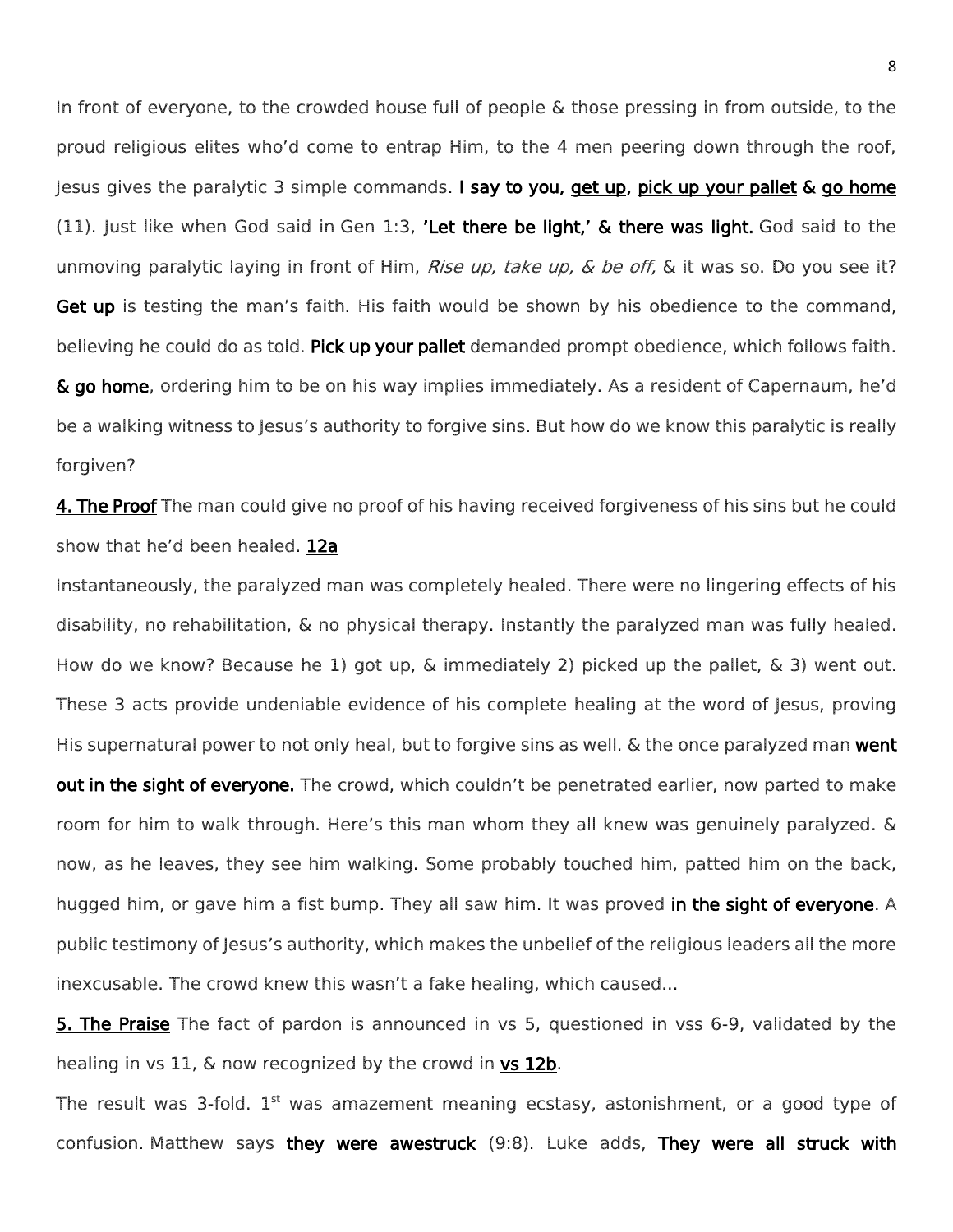astonishment (5:26), describing the awestruck fear that comes from being exposed to the person, presence, & power of God.<sup>7</sup> Picture this crowd in fearful wonder at what they've just seen. They can't contain themselves. 2<sup>nd</sup>, as a result, they were glorifying God. They give God recognition  $\&$ honor Him for who He is & what He's done. They were praising God, honoring God, & thanking God for what they'd seen. Little did they realize that the God they were glorifying was actually standing in their presence. 3<sup>rd</sup>, they verbally declared at the end of vs 12, We have never seen anything like this. They were impressed by what they saw with their eyes, the physical, visible, external restoration. But sadly, no comment was made by anyone, in any of the gospels, about the forgiveness of sins which the healing actually proved. The faith of the paralytic & his friends on the roof must have caused a much deeper reaction than what we see from the crowd & certainly much different than the smug scribes. For most in the crowd, this response was a superficial faith. Though they were awestruck & though they glorified God, they still viewed Jesus as just a man to whom God had granted authority. In spite of the obvious miracle & the demonstration of divine power, most remained unconvinced of Jesus' deity. They witnessed His supernatural works, but they refused to believe in His divinity. As John explained, **But though He had performed so many signs** before them, yet they were not believing in Him  $(12:37; 1$  Cor  $1:22)$ .<sup>8</sup> But more important to today is, how will you respond? Will you respond superficially or will your response go much deeper? This account clearly proves Jesus is God. The religious leaders said only God can forgive sin, implying they thought Jesus believed He was God or that Jesus believed He could somehow do only what God could do. If anyone said or thought that of me or you, we'd immediately say, I'm not God. We'd deny it. But Jesus didn't deny it & by that He was owning & proving His deity. Jesus is all-powerful & has the might & right to merely speak a word to alter nature, heal a disease, cast out a demon, calm a storm, stop a disaster, prevent a pain, or forgive sin. Jesus is all-knowing. He knew their thoughts & He knows your thoughts, motives, & feelings. He knows your devotion, service, & love for Him. Jesus is all-wise. He knew by saying, **Son, your sins are forgiven**, He'd be

 $\overline{\phantom{a}}$ 

<sup>7</sup> John MacArthur, *Mark 1–8*, MacArthur New Testament Commentary, pp 106–107

<sup>8</sup> John MacArthur, *Mark 1–8*, MacArthur New Testament Commentary, p 107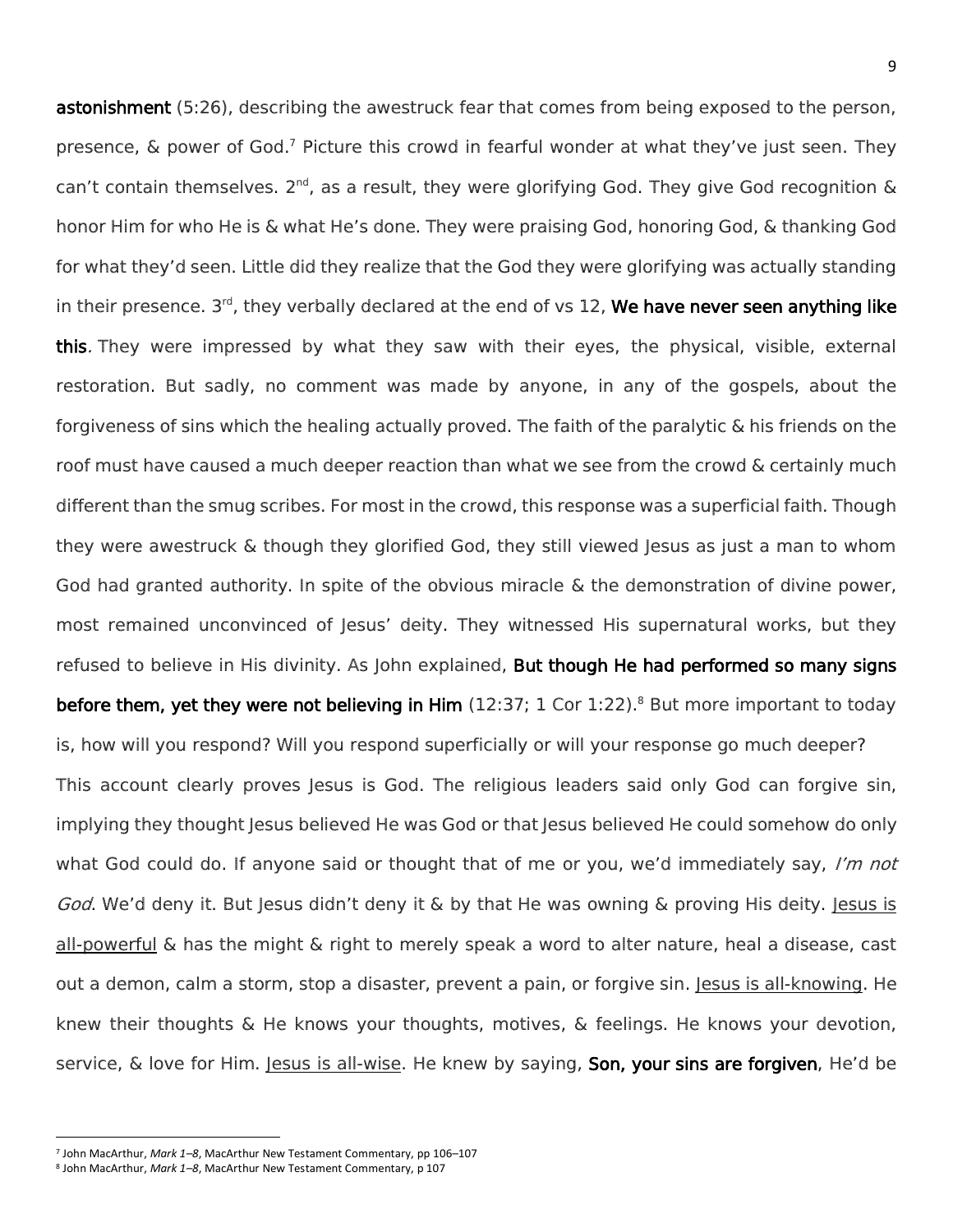forcing a showdown with the religious leaders. He knows by allowing your trial, your sickness, your financial crisis, & your emotional pain that it will grow you as His child or force you to submit to His leadership. Or, if you reject Him like the scribes did, make your condemnation even more just. Jesus is trustworthy. He's deserving of our trust as He was of the faith of the 4 men & the paralytic. Jesus is patient. I don't know why He didn't immediately call down judgment on these arrogant religious leaders. Yet I'm so grateful He was patient with me, an arrogant sinner, just as much in rebellion to Him as those corrupt leaders. Jesus is forgiving. Only He has the right & authority to remove your sins permanently, so you can stand in God's presence now & forever in heaven. You must turn from sin in repentance & turn to Jesus in dependent faith. Jesus is eternal. The end result of salvation is eternal glorification when all believers will be freed from the presence, the consequences, & the effects of sin, forever in glorified bodies. Jesus is the One who helps us with our greatest need. Jesus possesses the authority to pronounce our sins forgiven because He is God & He's provided the means of forgiveness through His death, burial, & resurrection. Forgiveness isn't obtained by going to a priest, going to a church, or performing enough good deeds. Forgiveness only comes through Jesus. Therefore, never stop rejoicing in Jesus' forgiveness & always keep trusting in His victory over sin. Praise God every day we've been forgiven of our sin. & praise God every time someone else is forgiven of their sin. Heaven rejoices when a sinner repents & God forgives.

A passage like this reminds us that forgiveness of sins is our greatest problem & our greatest need. That needs to be our lens by which we watch the news & observe what's going on around us. Why the pain? Why the evil? Why the moral corruption? Because of sin. This is what the Bible teaches us & we need to run to the solution. The solution isn't found in government or politics. The solution isn't found in democracy. The solution isn't economic. The solution isn't found in being healthy. The solution is Jesus Christ. The solution is the Savior who offered Himself, who did the greater miracle, who did the harder work of offering Himself on the cross to take the punishment of your sin. That's the solution. We need to desperately cling to Him every day. If you haven't already, do it today. You don't want to walk out of here & be in a place where you're still separated from God,